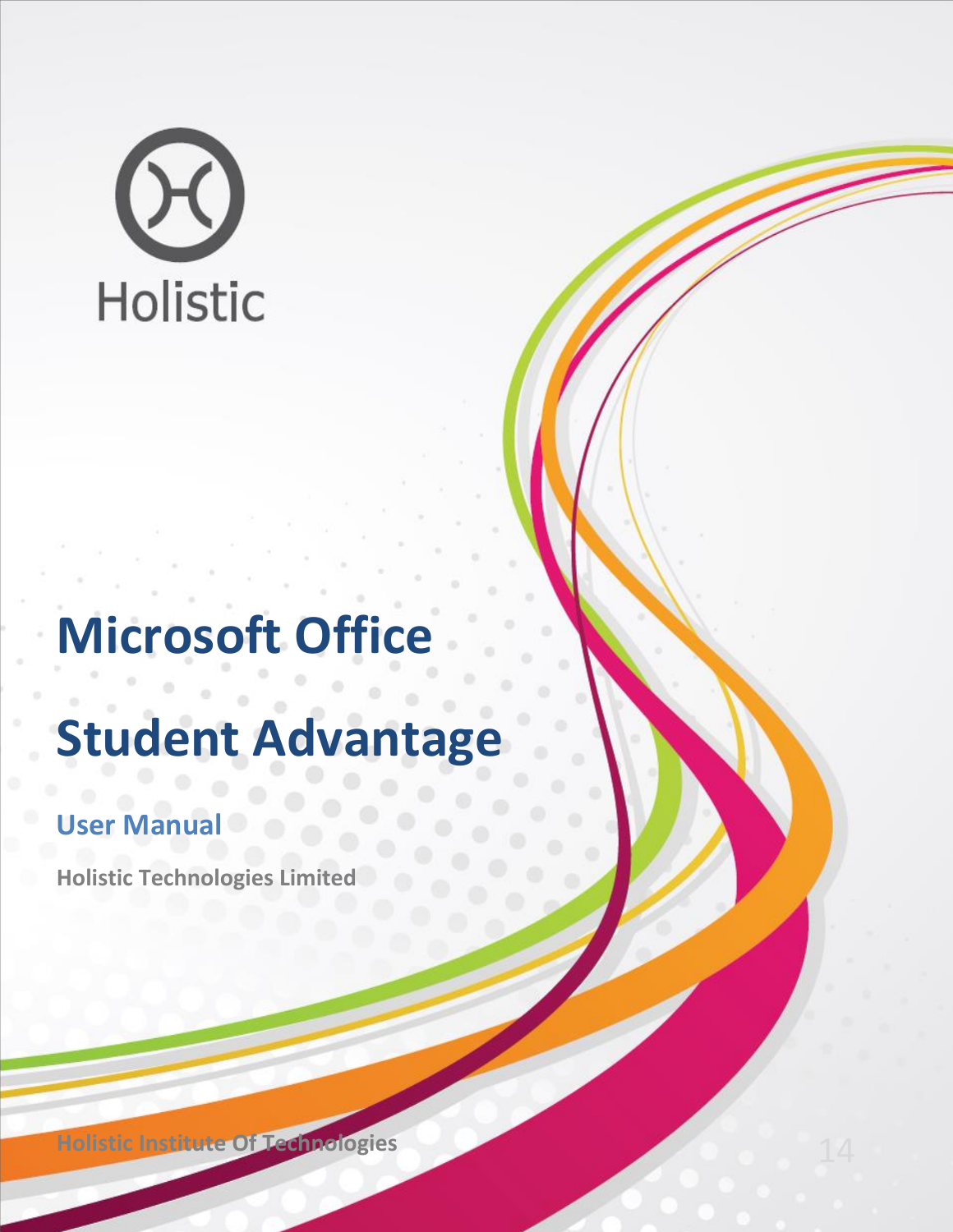

**Please Note: If you forget your password please contact the school administration and follow their procedure. Holistic Technologies Limited or its employees CANNOT reset password or give any information to anyone whatsoever in respect to any Office 365 Account.**

All rights reserved © 2015. No part of this document may be reproduced in any form without prior permission in writing from Holistic Technologies Limited, Malta. Available for educational use only. This document is provided free to students of Malta free of charge from Holistic Technologies Limited. This document is provided "AS-IS" with no warranties whatsoever, express or implied, and Holistic Technologies Limited does not assume any responsibility regarding the accuracy of the information provided within.

Holistic Technologies Limited has been in the I.T. training industry since 1994. Holistic can proudly say that it is top notch for such training and also differ from any other training providers. We focus on Office Productivity (ECDL Core, Word Advanced, Excel Advanced, Access Database Advanced, PowerPoint Presentation Advanced, Sage, Programming and Technical) courses. All courses lead to internationally recognized certifications.

Find us online on http://www.holistic.edu.mt.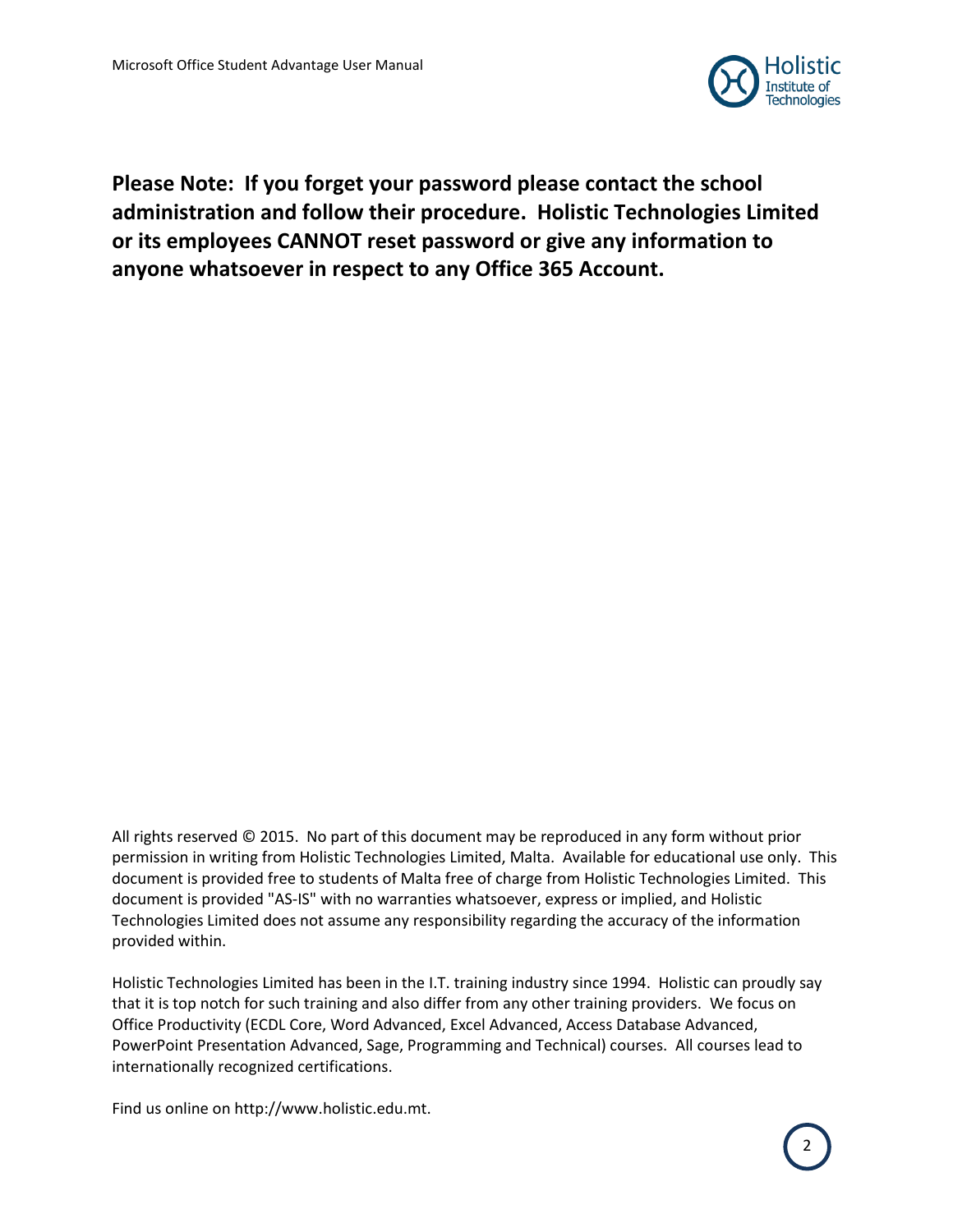

#### **Contents**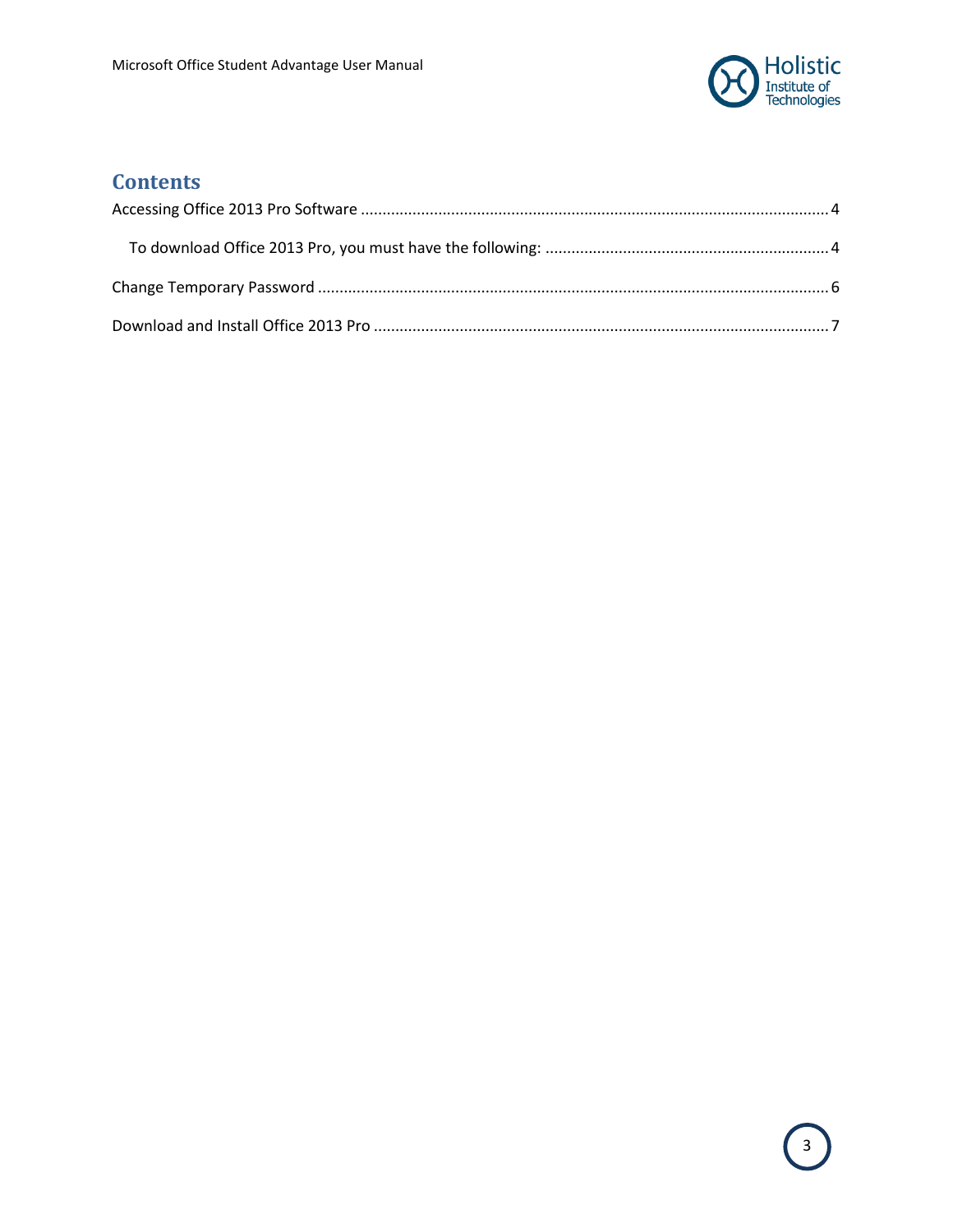

#### <span id="page-3-0"></span>**1 Accessing Office 2013 Pro Software**

#### <span id="page-3-1"></span>**1.1 To download Office 2013 Pro, you must have the following:**

- 1. A church school domain account such as[: student@school.edu.mt](mailto:student@school.edu.mt)
- 2. And the new account provided to download Office 2013 Pro package.

If you don't have a school email account, you won't be eligible to download the software.

- 3. Go to the site : http://portal.office.com/OLS/MySoftware.aspx
- 4. The screen below appears



5. Enter your username (*e.g. [student??@csm.edu.mt](mailto:student??@csm.edu.mt)*) and password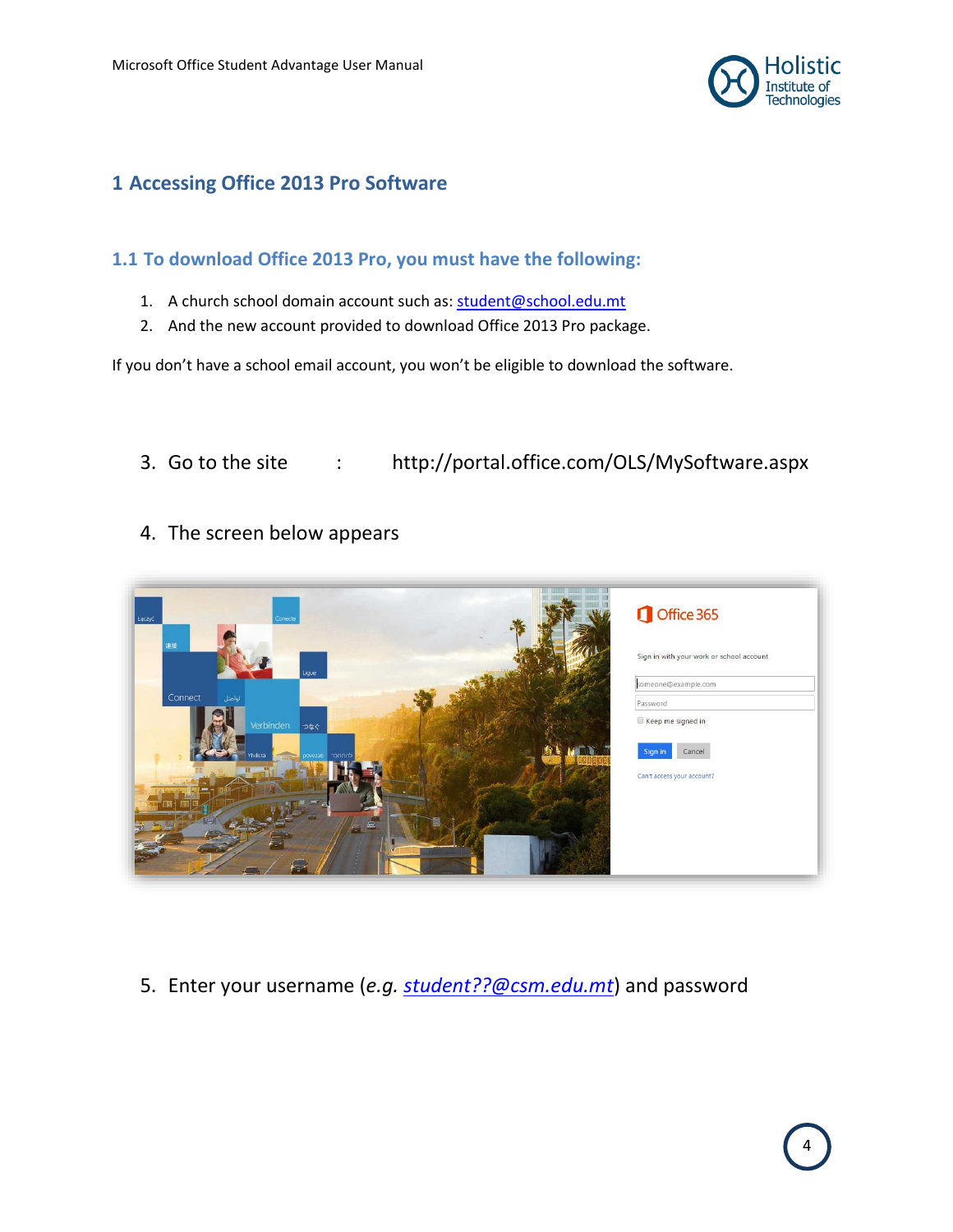

If you are already logged in with your school account, you might encounter a screen like below:



In this case, click on **Sign out and sign in with another account**.

Then you can enter the given username and password to logon into your account.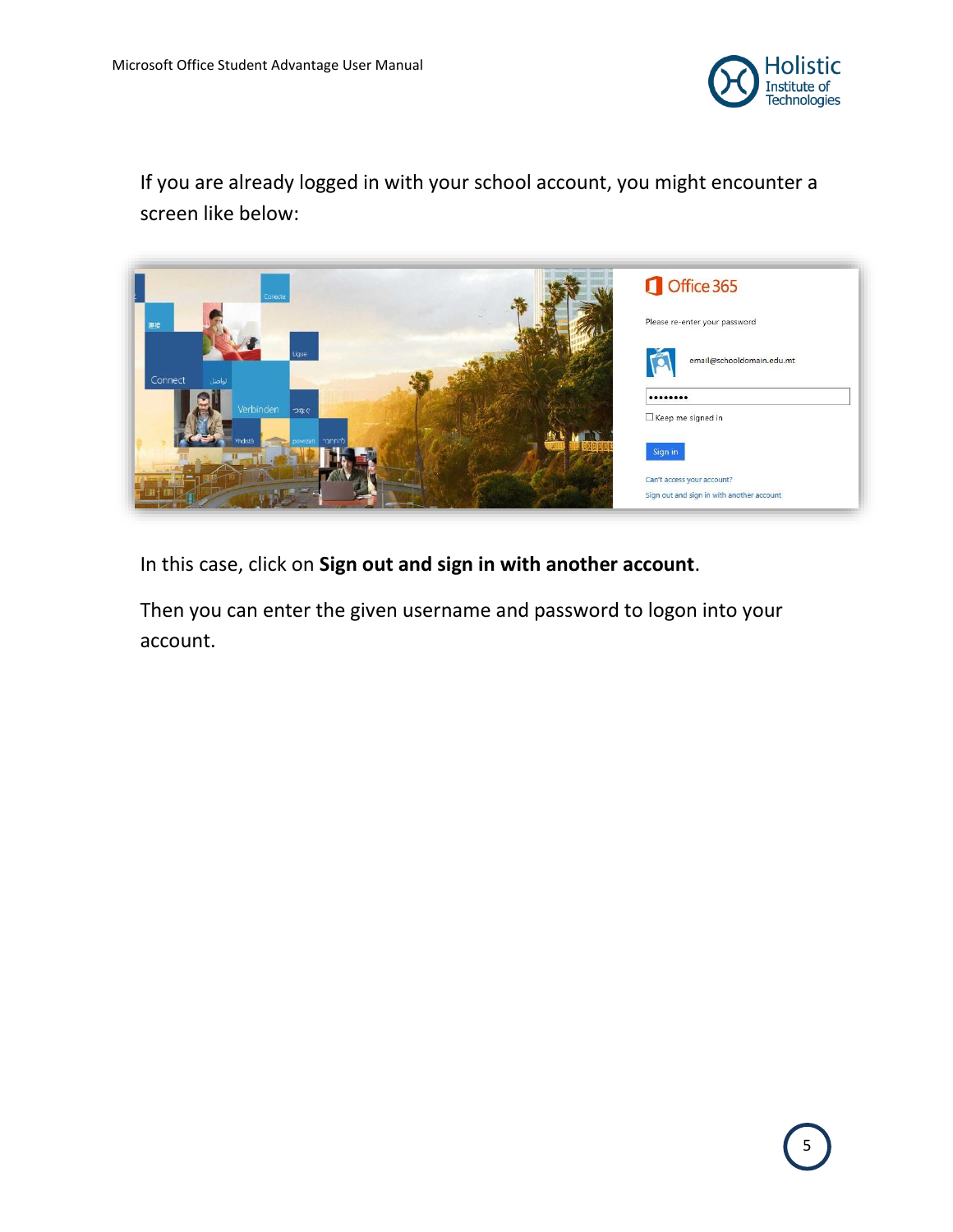

#### <span id="page-5-0"></span>**2 Change Temporary Password**

1. After you login with the provided credentials, the screen below appears.

|                      | update password                                                                                                                                                  |                                                                                                                                                                                                                                                                                                                    |
|----------------------|------------------------------------------------------------------------------------------------------------------------------------------------------------------|--------------------------------------------------------------------------------------------------------------------------------------------------------------------------------------------------------------------------------------------------------------------------------------------------------------------|
|                      | Strong password required. Enter 8-16 characters. Do not<br>include common words or names. Combine uppercase<br>letters, lowercase letters, numbers, and symbols. |                                                                                                                                                                                                                                                                                                                    |
| User ID              | @csm.edu.mt                                                                                                                                                      |                                                                                                                                                                                                                                                                                                                    |
| Old password         |                                                                                                                                                                  |                                                                                                                                                                                                                                                                                                                    |
| Create new password  |                                                                                                                                                                  |                                                                                                                                                                                                                                                                                                                    |
| Password strength    |                                                                                                                                                                  |                                                                                                                                                                                                                                                                                                                    |
| Confirm new password |                                                                                                                                                                  |                                                                                                                                                                                                                                                                                                                    |
| submit               |                                                                                                                                                                  |                                                                                                                                                                                                                                                                                                                    |
|                      | options, please see our Privacy Notice.                                                                                                                          | For users signing in for the first time: Microsoft Online Services will be contacting you with tips and<br>advice for using our products and services. In regions where permitted, we will also contact you with<br>surveys and promotions. You can unsubscribe at any time. For more information on communication |

- 2. Here you have to input the provided temporary password and you have to choose a new password.
- 3. Click on the **submit** button when you're done and logon again with your new password.